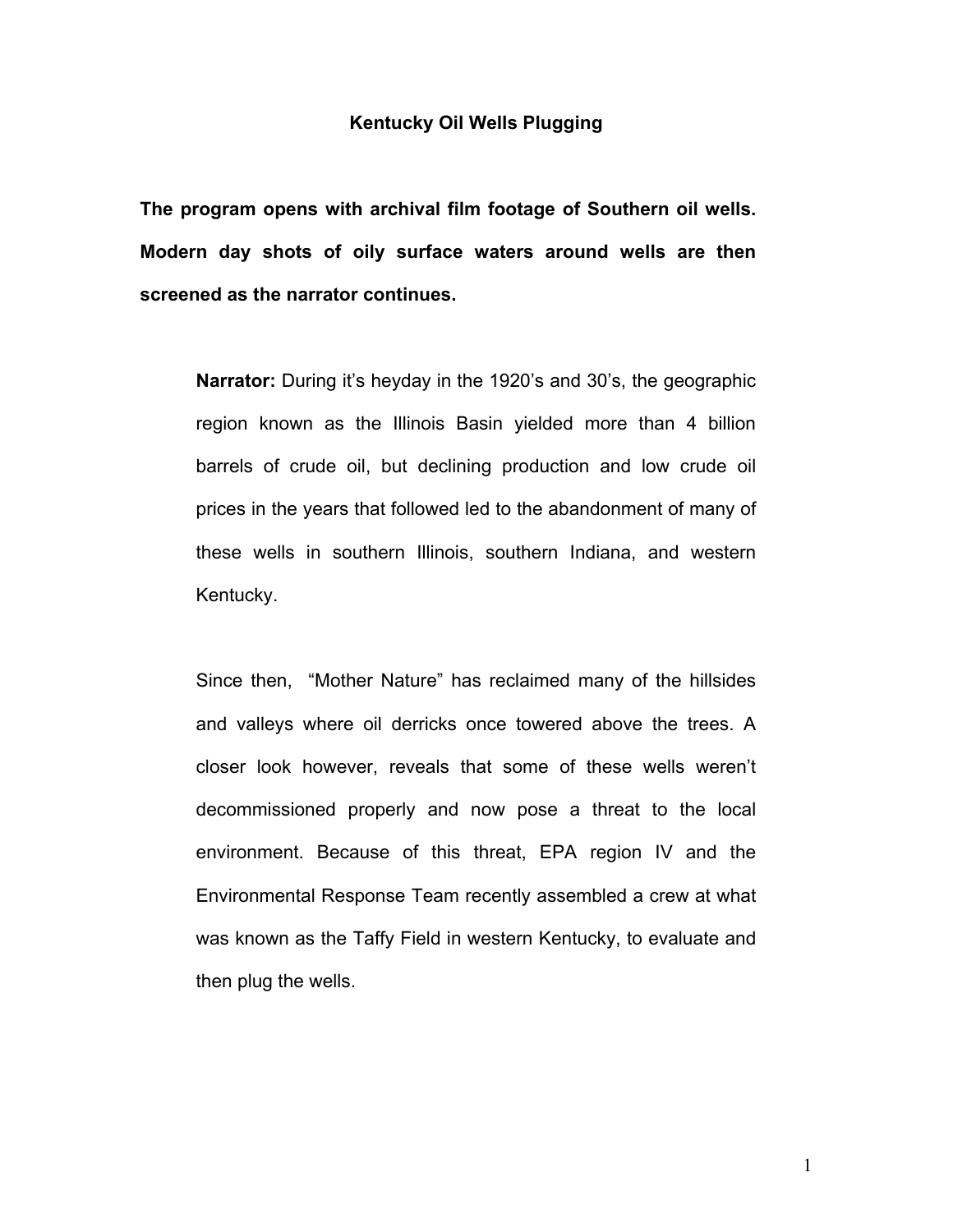**Greg Powell of EPAís Environmental Response Team and Don Bussey of REAC are introduced and give some more details on the project as more shots of the site are seen.** 

**Greg:** Its quite a detailed project, accessing remotely drilled wells that are up to 60-70 years old, and ERT is providing assistance to the region in plugging these wells. The problem with these wells are that theyíre leaking at land surface and the oil gets into surface waters, which is a action that can be taken under OPA to mitigate the release of oil to surface waters.

**Don:** We're here to make sure that there's no oil that gets to the ground surface and then makes its way into a stream. And there's also been a number of instances here where drinking water wells have been impacted by petroleum moving up boreholes. Petroleum gets in the aquifer, it moves to the water wells, they turn their faucets on, and there's oil in their sink.

**Shots of roads being cleared to the site are shown as the narrator describes the work.** 

**Narrator:** After clearing the old access roads that had grown in over the years, the team moved in the two main pieces of

2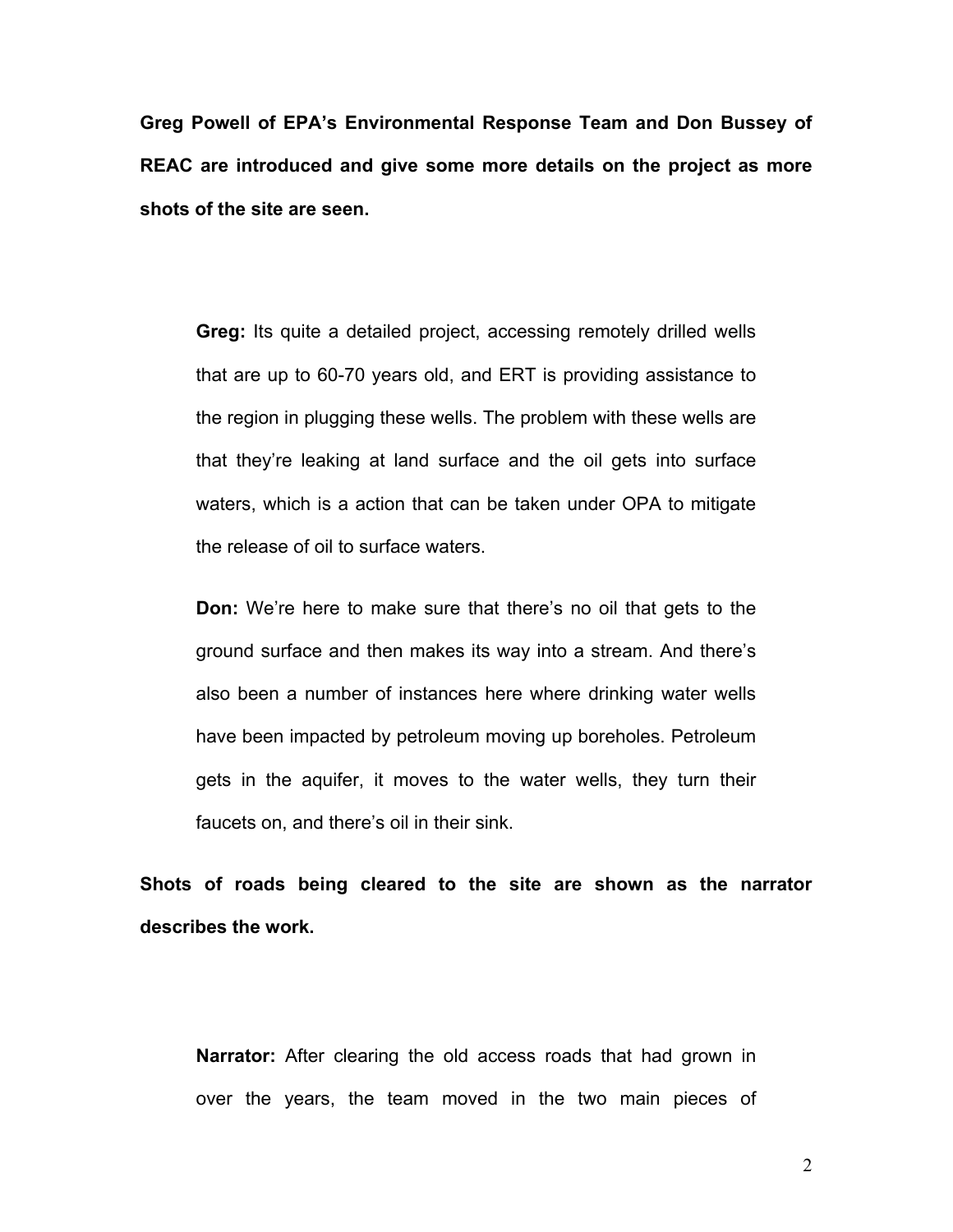equipment needed to plug the wells: a "work over rig" and a "logging truck".

The work-over rig, which is placed directly over the well, is a piece of oil well maintenance equipment that can perform various functions, such as hoisting and removing pipe sections.

The logging truck situated a few feet away, houses an array of geophysical monitoring equipment that reads signals from instruments lowered into the well via a 10,000-foot or longer cable spool. These instruments send back info to the cab that can be analyzed by the team to determine the condition of the well and the surrounding geology.

The first set of logs is run on the production tubing, which often needs to be cleaned and cleared of any debris that that might obstruct the instruments from reaching the wells total depth.

**Ray Savage, an EPA contractor from CMC is introduced and details the cleaning operation as we see shots of the cleaning.** 

**Ray:** These wells of course have been abandoned for several years, and iron sulfide, paraffin, builds up on the inside of the tubing. We sometimes have difficulty getting tools or bond log tools

3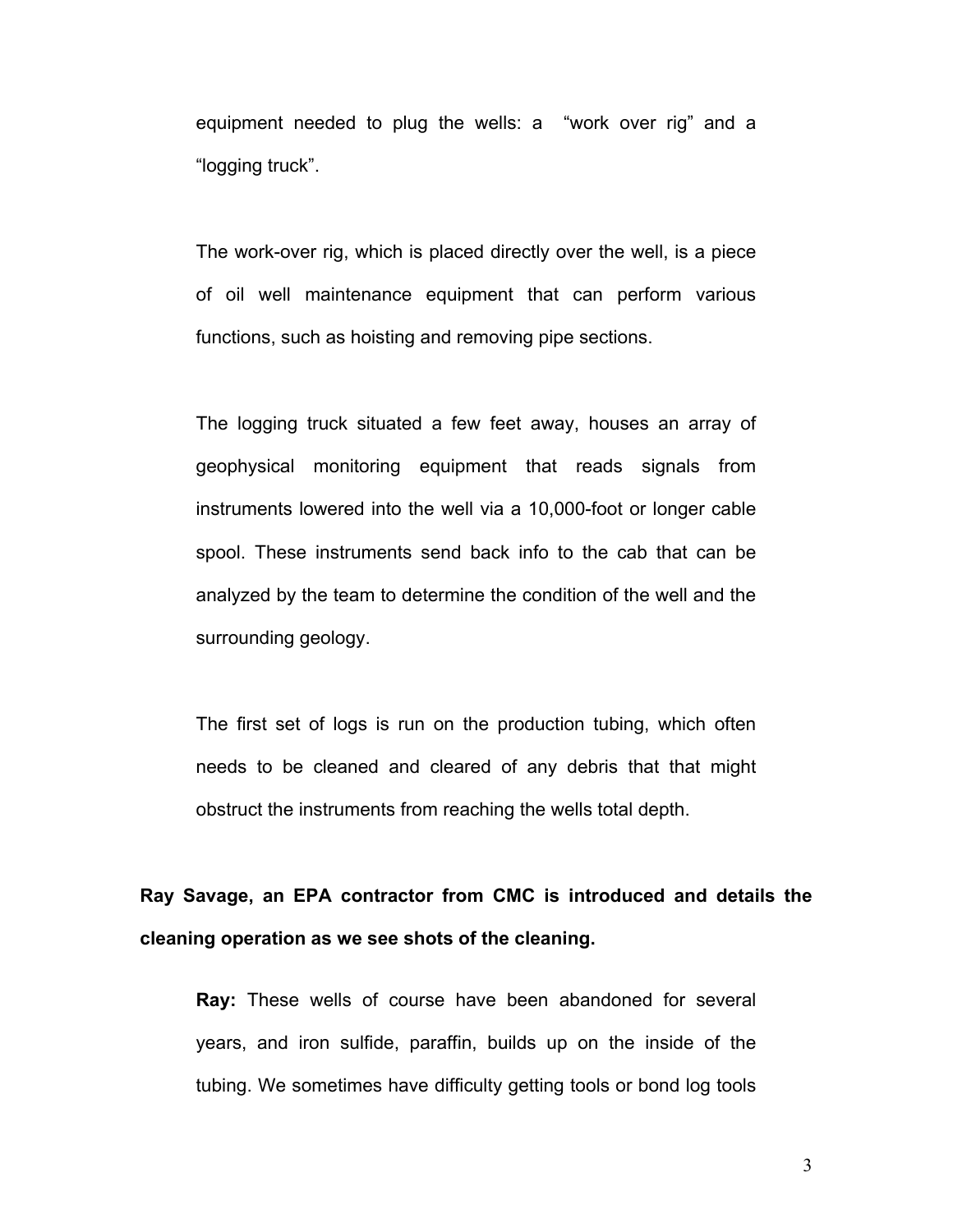inside this tubing, and we use an open end bit that we wash water down through, to try to clean out the tubing in order to get the bond log tool down through the tubing. And this entails, sometimes a twisting of the pipe to work it down the well as we go with the water, flushing everything out that we can.

**Narrator:** Once the production tubing was finally opened up, the team could then assess the various pieces of tubing and casing in the well.

Animation of a "typical" well is shown as the narrator describes its **makeup.** 

**Narrator:** On a typical well from the era, a borehole was usually supported by a well casing at least 4 1/2 inches in diameter. Inside the well casing was the production tubing, usually two inches in diameter, which delivered petroleum product to the surface.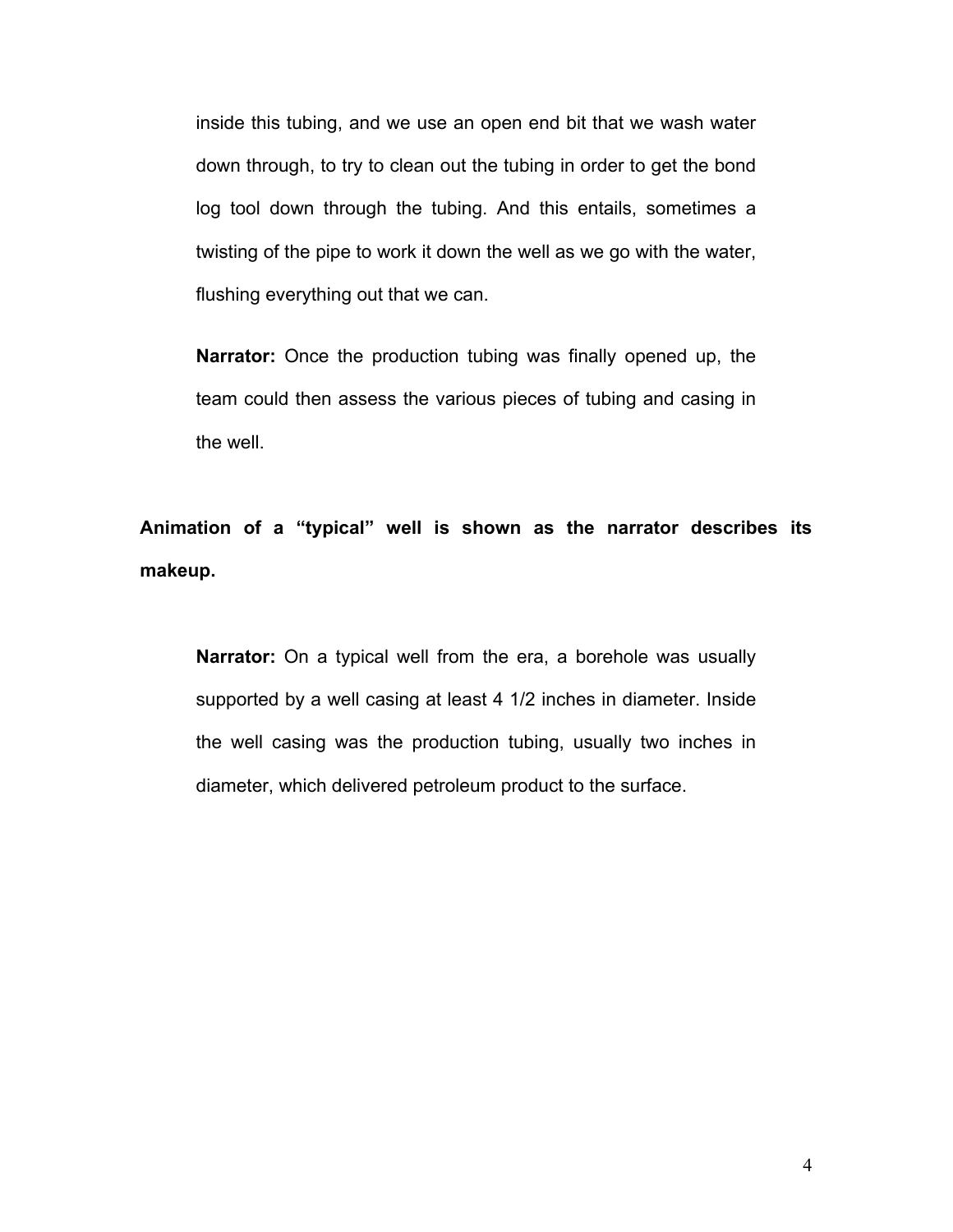**Narrator:** Near the bottom of the well, which was anywhere from 500 to 600 feet deep, the backside of the casing was cemented against the borehole wall. The backside surface of the production tubing sometimes was also cemented to the inside surface of the casing.

Between the backside of the production tubing and the inside casing wall, a mechanical, or rag "packer" was usually inserted and sometimes cemented in place. The purpose of the packer was to stop the flow of any oil outside the production tubing.

**The animation ends and shots of the team removing tubing from the well are seen.**

**Narrator:** Calling any well "typical" in the Taffy Field is really an overstatement, because conditions usually varied from well to well: sometimes there was no production tubing inside the casing, sometimes even no casing. Some wells had cement barriers and a packer, some didnít, and in some instances, one inch production tubing was found inserted into 2 inch tubing that had become corroded and was leaking during production.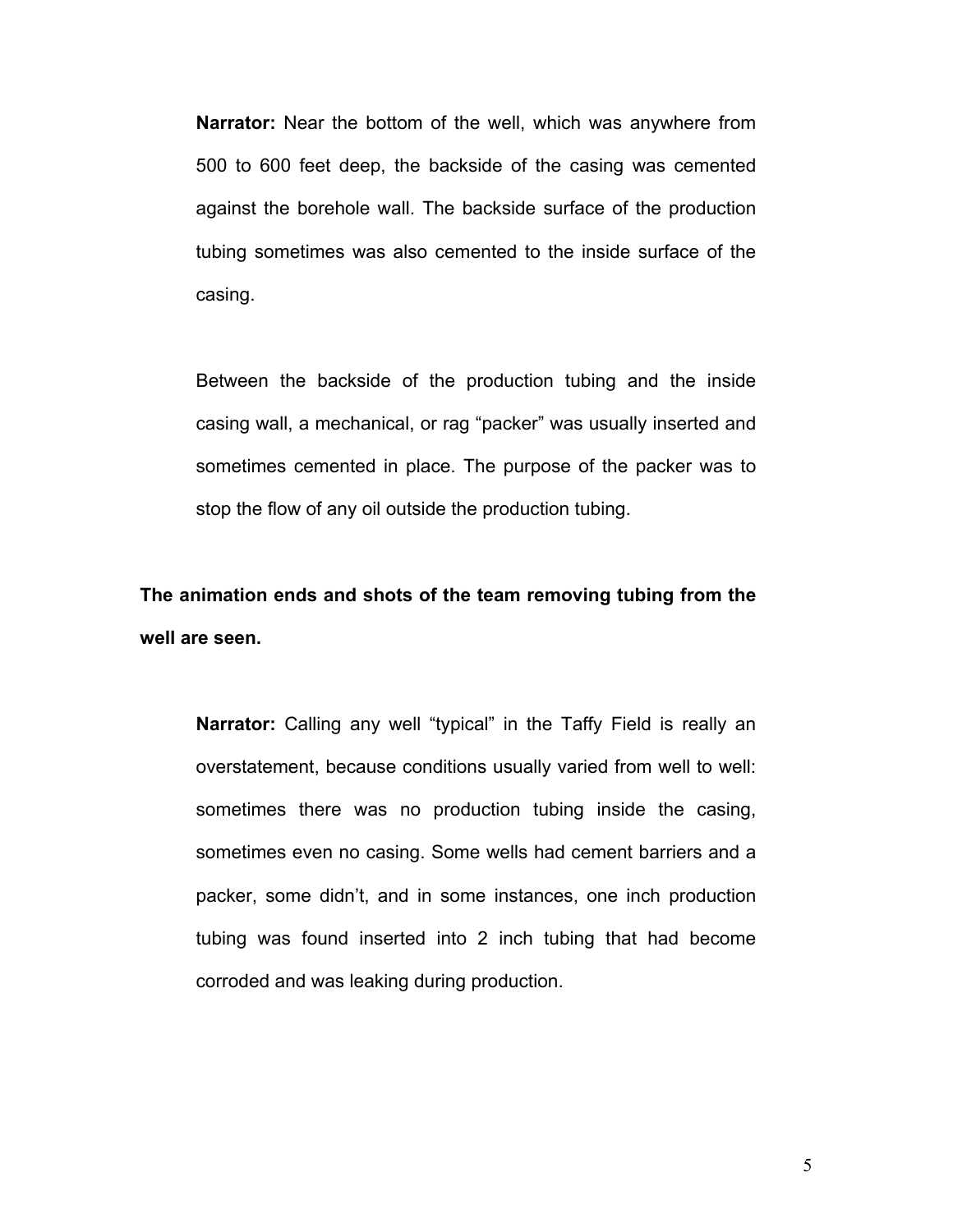More animation of a "collar locator log tool" and "bond log tool" being **lowered through a well is shown.** 

**Narrator:** To make sense of all this, usually the first logging instrument sent down was a Magnetic Collar locator, which located where sections of production tubing were joined, which helped determine the total depth of the well.

Next, an acoustic Bond Log tool was run to determine if there was cement at any zone between the production tubing and the casing, and/or between the casing and the borehole.

**Shots of the team reviewing printouts of the logs cover the narrator as he continues.** 

**Narrator:** After reviewing the results of the logs, the production tubing was removed. In cases where the tubing was cemented in place, a small explosive charge was lowered and detonated at the collar to help break the tubing above the cemented zone.

Then, once all production tubing was removed, another set of logs was run on the well casing.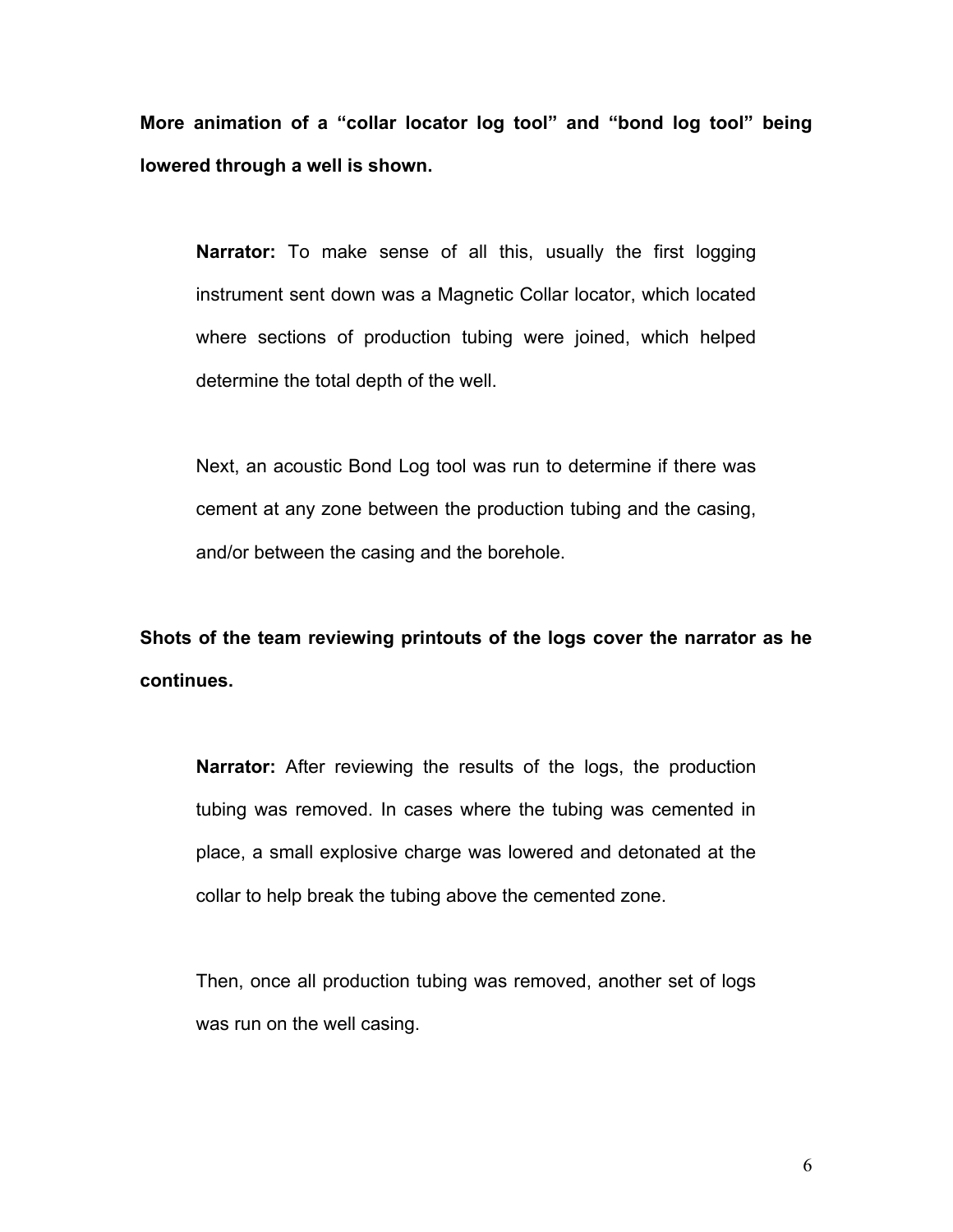**Don Busey of REAC returns to describe the next step as shots of the team running logs are shown.** 

**Don**: Normally after we've done some clean up on the wells, pulled some tubing and some other things, we'll run a casing collar locator log and a gamma ray log tool down hole, and what those logs provide us are data that we'll be able to use to assess the stratigraphy of the subsurface, in other words, give us information on what type of rock formations we have, as well as giving us information on the casing that might be in the hole.

**Narrator:** The results of the this set of logs, in particular, the logs that assess the stratigraphy, or geology, help the team determine if and where any aquifers need to be protected from migrating oil. The locations of the aquifers dictate where to set a bottom plug and where to perforate the casing.

**Animation of the well is shown again to show how the cement is injected and circulated through the well.**